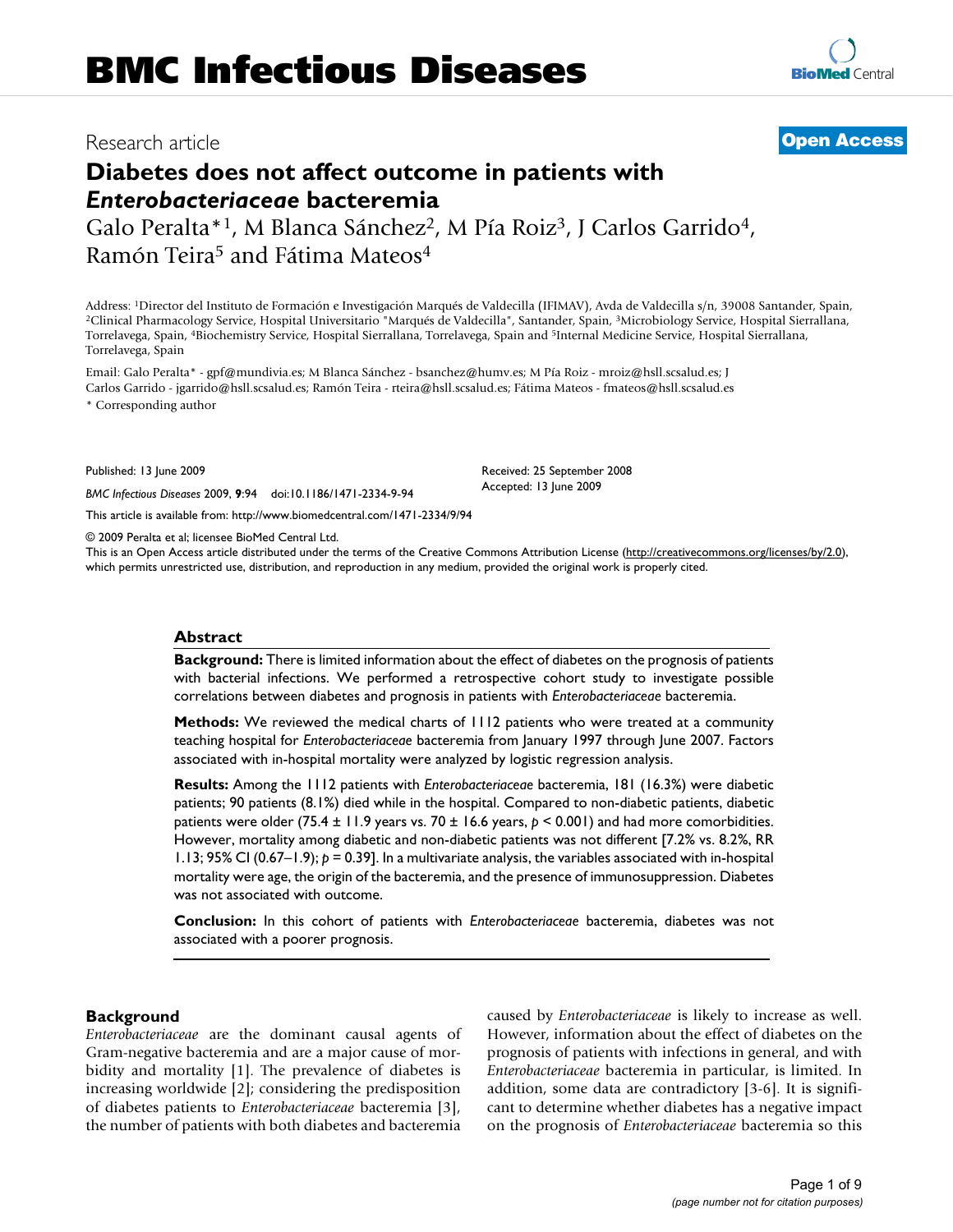|                                                | <b>Diabetics</b><br>$n = 181$ | Non-diabetics<br>$n = 931$ | p-value      | RR* (95% CI)        |
|------------------------------------------------|-------------------------------|----------------------------|--------------|---------------------|
| <b>Demographics</b>                            |                               |                            |              |                     |
|                                                |                               |                            |              |                     |
| Male                                           | 88 (48.6)                     | 521 (51.4)                 | 0.07         | $0.78(0.59 - 1.01)$ |
| Age, years (mean ± SD)                         | $75.4 \pm 11.9$               | $70 \pm 16.6$              | < 0.001      | $\blacksquare$      |
| Nosocomial                                     | 24 (13.3)                     | 119(13)                    | 0.9          | $1.02(0.69 - 1.51)$ |
| ICU-acquired                                   | 1(0.6)                        | 10(1.1)                    | $\mathbf{I}$ | $0.55(0.09 - 3.6)$  |
| Treated in ICU                                 | 8(4.4)                        | 48 (5.2)                   | 0.42         | $0.87(0.45 - 1.67)$ |
| Postsurgical                                   | 4(2.2)                        | 33(3.6)                    | 0.5          | $0.65(0.26 - 1.67)$ |
| Severe sepsis or shock                         | 32 (17.7)                     | 130(14)                    | 0.21         | $1.25(0.89 - 1.77)$ |
| Adequate empirical antibiotic                  | 150 (84.7)                    | 751 (81.6)                 | 0.39         | $1.21(0.83 - 1.77)$ |
| Blood glucose concentration, mg/dL (mean ± SD) | $236 \pm 103$                 | $143 \pm 50$               | < 0.001      | $\blacksquare$      |
| <b>Comorbidities</b>                           |                               |                            |              |                     |
| COPD <sup>**</sup>                             | 25 (13.8)                     | 89 (9.6)                   | 0.12         | $1.4(0.96 - 2.03)$  |
| lctus                                          | 15(8.3)                       | 48 (5.2)                   | 0.11         | $1.5(0.94 - 2.38)$  |
| Cirrhosis                                      | 11(6.1)                       | 50(5.4)                    | 0.72         | $1.11(0.64 - 1.93)$ |
| Chronic renal failure                          | 12(6.6)                       | 24(2.6)                    | 0.01         | $2.11(1.31-3.43)$   |
| Immunosuppression                              | 4(2.2)                        | 48 (5.2)                   | 0.12         | $0.46(0.18 - 1.19)$ |
| Cardiac failure                                | 19(10.5)                      | 41 $(4.4)$                 | 0.002        | $2.05(1.38-3.05)$   |
| <b>Origin of infection</b>                     |                               |                            |              |                     |
| Urinary                                        | 100 (55.9)                    | 479 (51.9)                 | 0.37         | $1.14(0.87 - 1.5)$  |
| Biliary                                        | 34(19)                        | 166(18)                    | 0.75         | $1.06(0.75 - 1.49)$ |
| Unknown                                        | 24(13.4)                      | 138(15)                    | 0.65         | $0.9(0.6 - 1.34)$   |
| Intraabdominal                                 | 7(3.9)                        | 52(5.6)                    | 0.47         | $0.72(0.35 - 1.46)$ |
| Pneumonia                                      | 4(2.2)                        | 26(2.8)                    | 0.81         | $0.82(0.33 - 2.05)$ |
| Microorganism                                  |                               |                            |              |                     |
| E. coli                                        | 135 (74.6)                    | 726 (78.3)                 | 0.28         | $0.84(0.62 - 1.14)$ |
| Klebsiella spp.                                | 19(10.5)                      | 62(6.7)                    | 0.09         | $1.49(0.98 - 2.26)$ |
| Other                                          | 27 (14.9)                     | 139(15)                    | $\mathbf{I}$ | $1(0.69 - 1.461)$   |

#### **Table 1: Characteristics of diabetic and non-diabetic patients with bacteremia due to** *Enterobacteriaceae***.**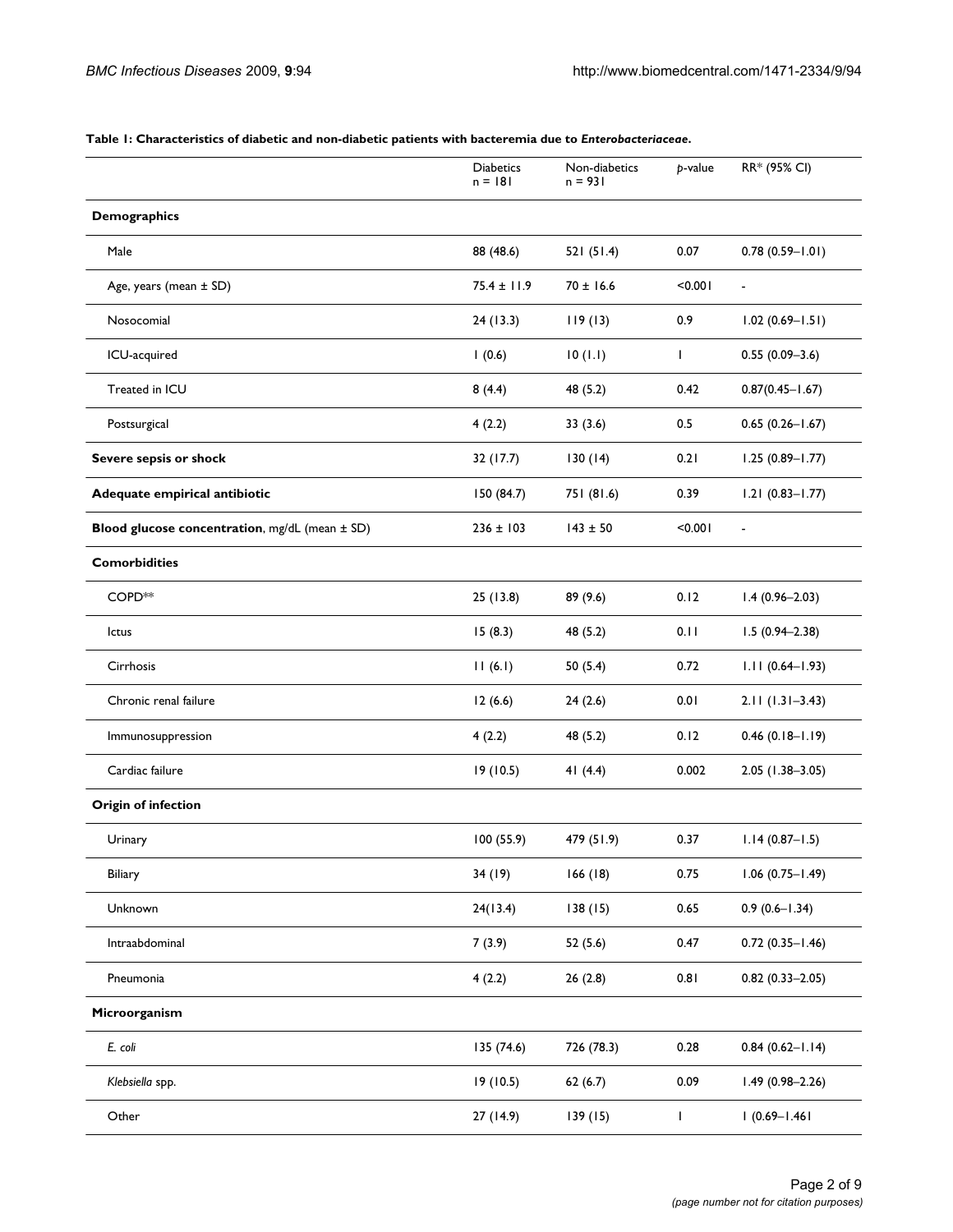| Polymicrobial                                         | 20(11)        | 70 (7.6)      | 0.14 | $1.41(0.93 - 2.12)$ |
|-------------------------------------------------------|---------------|---------------|------|---------------------|
| Death                                                 | 13(7.2)       | 76 (8.2)      | 0.77 | $1.13(0.67 - 1.9)$  |
| <b>Length of hospital stay</b> , days (mean $\pm$ SD) | $13.3 \pm 12$ | $13.9 \pm 15$ | 0.64 |                     |

**Table 1: Characteristics of diabetic and non-diabetic patients with bacteremia due to** *Enterobacteriaceae***.** *(Continued)*

Data are n (%) otherwise indicated

\*RR: Relative risk

\*\*COPD: chronic obstructive pulmonary disease

would support the convenience of a more aggressive approach for these patients. We performed a retrospective cohort study to identify possible correlations between diabetes and prognosis in patients with *Enterobacteriaceae* bacteremia.

## **Methods**

The Sierrallana Hospital is an adult acute-care center in Torrelavega, a city in the province of Cantabria, Spain that forms part of a health district of 160,000 inhabitants. It is a teaching institution with 250 beds that has approximately 8000 admissions and 65000 assistances at the emergency service annually. It includes most major departments and specialties, except transplantation, thoracic, cardiovascular surgery and neurosurgery units. Using the microbiology laboratory database, we identified patients with *Enterobacteriaceae* bacteremia who were treated at Hospital Sierrallana, from January 1997 through June 2007. Only the first episode of bacteremia in a particular patient, accounted at our hospital during the period of study, was included. *Enterobacteriaceae* strains recovered from blood samples were identified and tested for antimicrobial susceptibility by the automated testing systems MicroScan (Dade Behring, Sacramento, CA, USA) or BD Phoenix (Becton-Dickinson Biosciences, Sparks, MD, USA).

A standardized data collection form was used to review the hospital records of the included patients. Diabetes was considered present if there was a previous diagnosis of type 1 or type 2 diabetes, or if diabetes was diagnosed during the patient's treatment for bacteremia. For the diagnosis of diabetes the American Diabetes Association diagnostic criteria were used [[7\]](#page-8-0). Renal insufficiency was indicated by a creatinine value  $\geq 2.0$  mg/dL. Neutropenia was defined as an absolute neutrophil count of <500 cells/ mm<sup>3</sup> at the bacteremia onset. Immunosuppression was defined as the presence of neutropenia, infection with the human immunodeficiency virus or current treatment with immunosuppressive agents. Sepsis, severe sepsis and septic shock were defined according to the guidelines of Bone et al [8]. The initial empirical antimicrobial therapy was considered appropriate if the antibiotics were administered within 24 h of acquisition of a blood culture sample and included at least one antibiotic that was active in vitro against the causative microorganism(s). Therapy with urinary antiseptics such as norfloxacin, fosfomycin, pipemidic acid or nalidixic acid was considered inadequate.

A significance level of 0.05 (2-sided) was used for all tests. Relative risk (RR) was calculated as the ratio of the incidence rate in patients exposed to a risk factor to the incidence rate in those not exposed. Univariate analyses and logistic regression were performed to identify factors associated with patient death. Factors were added to the model using variables with a *p-*value <0.1 in the univariate analysis. Diabetes was included as a variable in the regression model independent of the *p*-value. The statistical analyses were performed using SPSS software, version 14.0. The study was approved by the Comité Etico de Investigación Clínica de Cantabria.

## **Results**

During the study period, 1134 cases of *Enterobacteriaceae* bacteremia were identified; of these, full medical records were available for 1112 (98%). We identified 181 (16.3%) patients with a diagnosis of diabetes, and 90 (8.1%) patients died while undergoing treatment for bacteremia. The following *Enterobacteriaceae* were isolated from the blood cultures: *Escherichia coli* in 862 (77.5%) patients, *Klebsiella* spp. in 82 (7.4%) patients, *Proteus mirabilis* in 51 (4.6%) patients, *Salmonella* spp. in 42 (3.8%) patients, *Enterobacter* spp. in 36 (3.2%) patients, *Morganella morgagnii* in 12 (1.1%) patients, *Citrobacter* spp. in 11 (1%) patients, *Serratia marcescens in 9 (0.8%)* patients, *Pantoea agglomerans* in 5 (0.4%) patients and *Leclercia adecarboxylata and Yersinia enterocolitica* in one patient each. Comparing the characteristics of diabetic and non-diabetic patients, significant differences in sex, age, comorbidities and initial blood glucose concentration were detected (Table 1). The proportion of patients with bacteremia caused by *Klebsiella* spp. reached borderline statistical significance. Mortality was 7.2% (13/181) for diabetic patients and 8.2% (76/927) for non-diabetic patients (*p* = 0.39).

Variables significantly associated with mortality in the univariate analysis are shown in Table 2. As nosocomial and community acquired bacteremia are quite different entities in terms of risk factors and prognosis a stratified analysis was performed analyzing variables associated with prognosis in these subgroups (Table 3 and Table 4).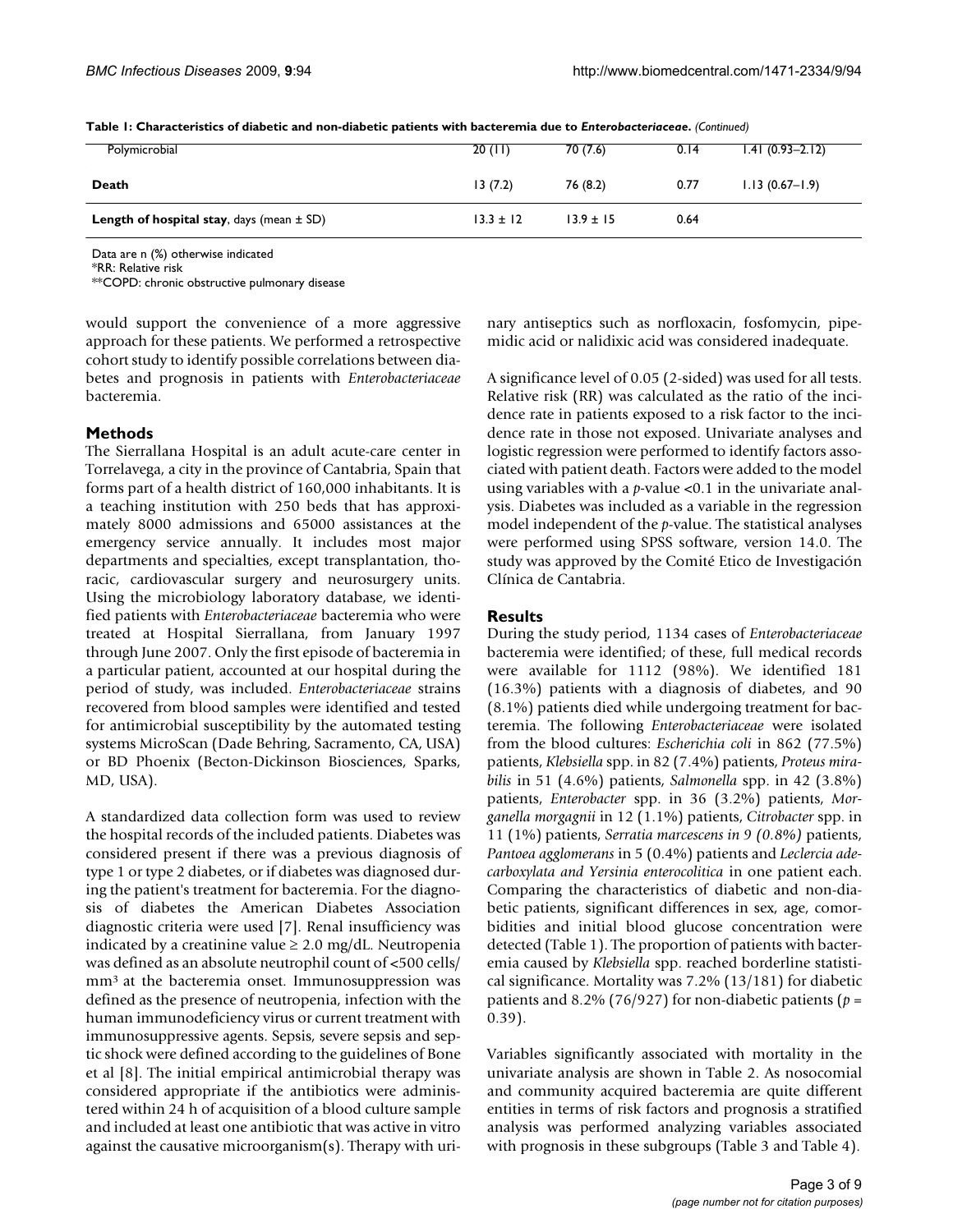**Table 2: Risk factors for mortality in the entire cohort.**

|                                                | Exitus<br>$n = 90$ | Surviving<br>$n = 1022$ | p-value | RR* (95% CI)        |
|------------------------------------------------|--------------------|-------------------------|---------|---------------------|
| <b>Demographics</b>                            |                    |                         |         |                     |
| Male                                           | 55 $(61.1)$        | 558 (54.6)              | 0.14    | $1.27(0.85 - 1.91)$ |
| Age, years (mean ± SD)                         | $76.8 \pm 12.47$   | $70.4 \pm 16.2$         | < 0.001 |                     |
| Severe sepsis or shock                         | 52 (58.4)          | 110(10.8)               | < 0.001 | $8.21(5.57-12.1)$   |
| Adequate empirical antibiotic                  | 63 (70.8)          | 838 (83)                | 0.004   | $0.53(0.34 - 0.81)$ |
| Blood glucose concentration, mg/dL (mean ± SD) | $164 \pm 78$       | $157 \pm 70$            | 0.85    |                     |
| <b>Comorbidities</b>                           |                    |                         |         |                     |
| COPD <sup>**</sup>                             | 10(11.2)           | 104(10.2)               | 0.44    | $1.1(0.59 - 2.07)$  |
| lctus                                          | 8(9)               | 55 (5.4)                | 0.13    | $1.64(0.83 - 3.24)$ |
| Cirrhosis                                      | 7(7.9)             | 54(5.3)                 | 0.21    | $1.47(0.71 - 3.03)$ |
| Chronic renal failure                          | 9(10)              | 28(2.7)                 | 0.006   | $2.94(1.54 - 5.61)$ |
| Immunosuppression                              | 10(11.2)           | 42 $(4.1)$              | 0.006   | $2.57(1.42 - 4.67)$ |
| Cardiac failure                                | 11(12.4)           | 49 (4.8)                | 0.006   | 2.46 (1.39-4.38)    |
| <b>Diabetes</b>                                | 13(14.6)           | 168(16.5)               | 0.39    | $0.88(0.5 - 1.54)$  |
| <b>Origin of infection</b>                     |                    |                         |         |                     |
| Urinary                                        | 19(21.6)           | 561(55.1)               | < 0.001 | $0.25(0.15-0.41)$   |
| Biliary                                        | 16(18.2)           | 185 (18.2)              | 0.55    | $1(0.6 - 1.68)$     |
| Unknown                                        | 22(25)             | 140(13.8)               | 0.007   | $1.89(1.20 - 2.97)$ |
| Intraabdominal                                 | 7(8)               | 52(5.1)                 | 0.18    | $1.89(0.74 - 3.17)$ |
| Pneumonia                                      | 14(15.9)           | 16(1.6)                 | < 0.001 | $6.79(4.37 - 10.6)$ |
| Microorganism                                  |                    |                         |         |                     |
| E. coli                                        | 57(63.3)           | 805 (78.8)              | 0.001   | $0.5(0.33 - 0.75)$  |
| Klebsiella spp.                                | 9(10)              | 73(7.1)                 | 0.21    | $1.4(0.73 - 2.68)$  |
| Proteus spp.                                   | 5(5.6)             | 47(4.6)                 | 0.41    | $1.2(0.51 - 2.83)$  |
| Citrobacter spp.                               | 2(2.2)             | 9(0.9)                  | 0.22    | $2.28(0.64 - 8.1)$  |
| Enterobacter spp.                              | 6(6.7)             | 30(2.9)                 | 0.06    | $2.14(1 - 4.56)$    |
| Serratia marcescens                            | 2(2.2)             | 7(0.7)                  | 0.16    | $2.79(0.81 - 9.61)$ |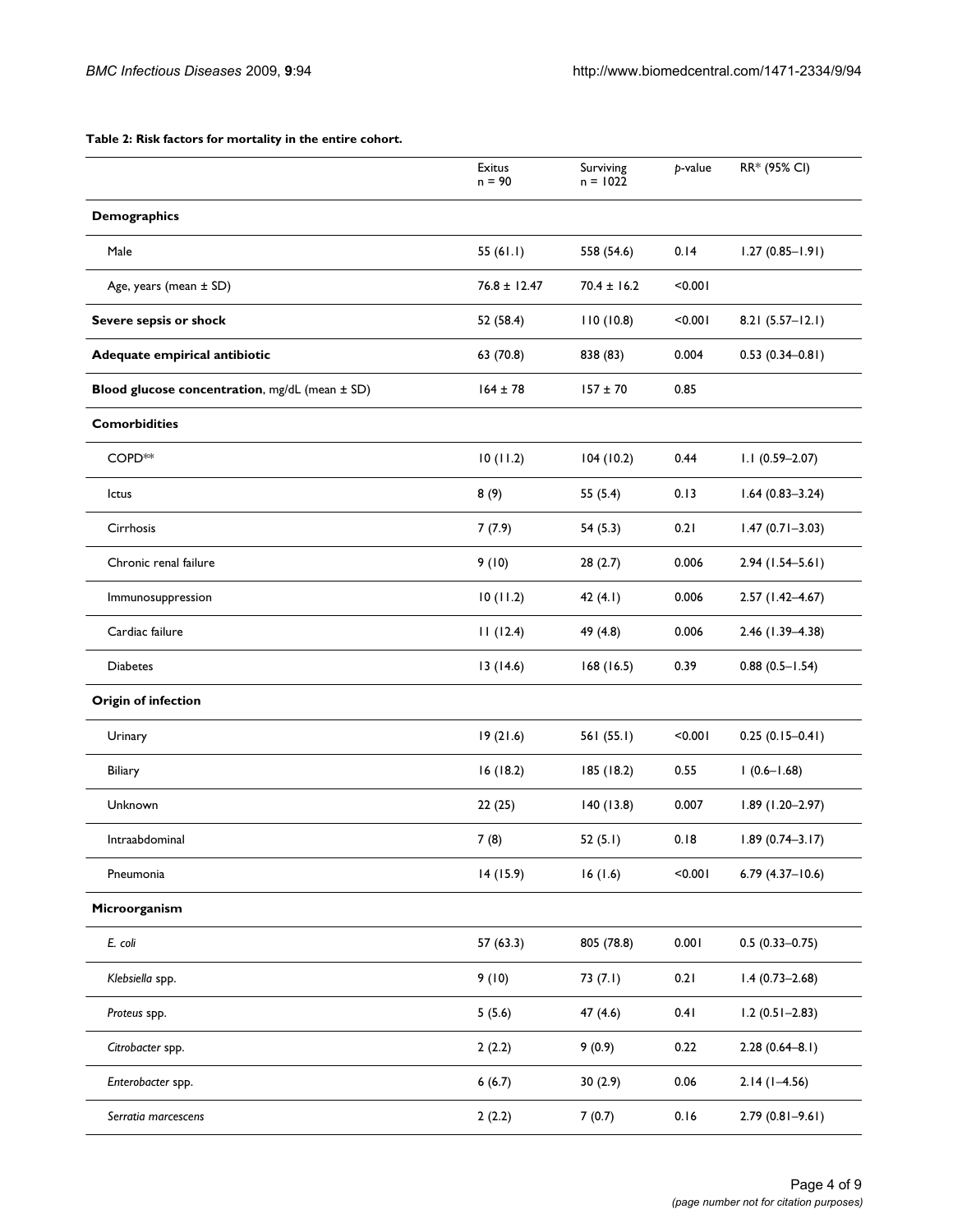## **Table 2: Risk factors for mortality in the entire cohort.** *(Continued)*

| Morganella morgagnii | 3(3.3)   | 9(0.9)   | 0.07 | $3.16(1.16-8.6)$    |
|----------------------|----------|----------|------|---------------------|
| Salmonella spp.      | 5(5.6)   | 37(3.6)  | 0.25 | $1.5(0.64-3.5)$     |
| Polymicrobial        | 14(15.6) | 76 (7.4) | 0.01 | $2.09(1.23 - 3.54)$ |

Univariate risk estimates are given Data are n (%) otherwise indicated

\*RR: Relative risk.

\*\*COPD: chronic obstructive pulmonary disease

#### **Table 3: Risk factors for mortality in patients with nosocomial bacteremia**

|                                                | Exitus<br>$n = 19$ | Surviving<br>$n = 124$ | p-value      | RR* (95% CI)        |
|------------------------------------------------|--------------------|------------------------|--------------|---------------------|
| <b>Demographics</b>                            |                    |                        |              |                     |
| Male                                           | 15 (78.9)          | 76 (61.3)              | 0.03         | $2.14(0.75 - 6.12)$ |
| Age, years (mean ± SD)                         | $73 \pm 9.27$      | $71.9 \pm 13.75$       | 0.01         |                     |
| Severe sepsis or shock                         | 11(57.9)           | 19(15.2)               | < 0.001      | $5.18(2.31 - 11.8)$ |
| Adequate empirical antibiotic                  | 16(80)             | 93 (78.8)              | 0.59         | $1.37(0.43 - 4.38)$ |
| Blood glucose concentration, mg/dL (mean ± SD) | $138.2 \pm 58.1$   | $144.8 \pm 64.8$       | 0.95         |                     |
| <b>Comorbidities</b>                           |                    |                        |              |                     |
| COPD <sup>*</sup>                              | 5(26.3)            | 17(13.7)               | 0.17         | $1.96(0.75 - 4.71)$ |
| Ictus                                          | 2(10.5)            | 6(4.8)                 | 0.29         | $1.99(0.56 - 7.19)$ |
| Cirrhosis                                      | 0                  | 8(6.4)                 | 0.6          |                     |
| Chronic renal failure                          | 5(26.3)            | 1(0.8)                 | < 0.001      | 8.16 (4.42-15.04)   |
| Immunosuppression                              | 2(10.5)            | 5(4)                   | 0.23         | $2.29(0.65-8)$      |
| Cardiac failure                                | 5(26.3)            | 12(9.7)                | 0.05         | $2.65$ (1.09-6.43)  |
| <b>Diabetes</b>                                | 3(15.8)            | 21(16.9)               | 0.6          | $0.93(0.29 - 2.94)$ |
| <b>Origin of infection</b>                     |                    |                        |              |                     |
| Urinary                                        | 1(5)               | 50 (40.3)              | 0.002        | $0.1(0.01 - 0.72)$  |
| Biliary                                        | 2(10.5)            | 22 (17.9)              | 0.34         | $1.07(0.93 - 1.23)$ |
| Unknown                                        | 6(30)              | 24(20)                 | 0.24         | $1.72(0.72 - 4.15)$ |
| Intraabdominal                                 | 2(10.5)            | 18(14.6)               | $\mathbf{I}$ | $0.72(0.18-2.87)$   |
| Pneumonia                                      | 5(26.3)            | 3(2.4)                 | 0.001        | $5.67$ (2.76-11.62) |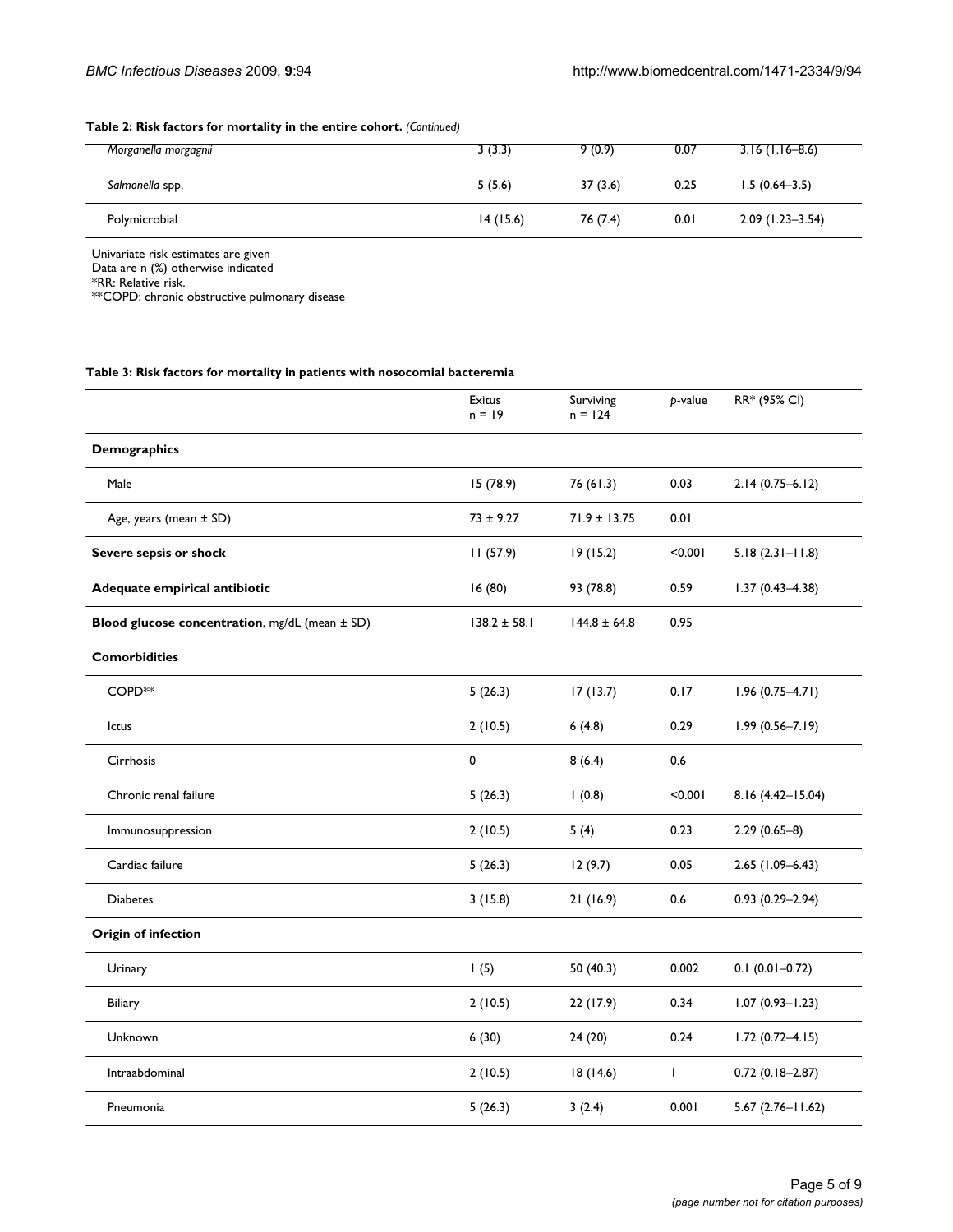**Table 3: Risk factors for mortality in patients with nosocomial bacteremia** *(Continued)*

| Microorganism        |         |           |      |                      |
|----------------------|---------|-----------|------|----------------------|
| E. coli              | 8(42.1) | 89 (71.2) | 0.01 | $0.34(0.15-0.8)$     |
| Klebsiella spp.      | 4(20)   | 19(15.2)  | 0.51 | $1.39(0.51 - 3.82)$  |
| Proteus spp.         | 1(5.3)  | 3(2.4)    | 0.44 | $1.93(0.34 - 11.12)$ |
| Citrobacter spp.     | 1(0.8)  | 0         | 0.86 |                      |
| Enterobacter spp.    | 3(15.8) | 9(7.3)    | 0.2  | $2.05(0.69 - 6.04)$  |
| Serratia marcescens  | 0       | 3(2.4)    |      |                      |
| Morganella morgagnii | 2(10.5) | 1(0.8)    | 0.05 | $5.49(2.19 - 13.71)$ |
| Salmonella spp.      | 0       | 0         |      |                      |
| Polymicrobial        | 3(15)   | 7(5.6)    | 0.13 | $2.49(0.87 - 7.14)$  |

Univariate risk estimates are given

Data are n (%) otherwise indicated

\*RR: Relative risk

\*\*COPD: chronic obstructive pulmonary disease

Variables that were associated with in-hospital mortality in the multivariate analysis in the whole cohort, in nosocomial cases and in community acquired cases are reflected in Table 5. The severity of sepsis was not included in the initial models [9]. Diabetes was not associated with outcome in these analyses. In a second analysis including the severity of sepsis in the whole cohort, in the nosocomial cases and in community acquired cases, diabetes was not associated with outcome.

## **Discussion**

Diabetes has traditionally been associated with a worse prognosis for patients with infectious diseases such as *Enterobacteriaceae* bacteremia [3], liver abscess [4] and tuberculosis [6]. However, the prognosis of diabetic patients has improved in recent years for some procedures, such as coronary bypass grafting [10], and for some conditions, such as myocardial infarction [11]. This improvement has been attributed, at least in part, to better glucose control in diabetics. A similar improvement would be expected for the prognosis of diabetic patients with bacterial infections, which is what we found in this study. Another recent study also found no differences in the outcomes of diabetic patients with communityacquired bacteremia [5]. Improvements in glucose control in diabetic patients may account for the discordance between our results and those of Thomsen et al [3]; this group found a slightly higher risk of late death in diabetic patients in a population study of patients with *Enterobacteriaceae* bacteremia conducted from 1992 through 2001. Other explanations could be related to differences in the population analyzed, comorbidities and the adequacy of antibiotic empirical treatment. We included some variables that were not analyzed by Thomsen et al, which could also contribute to the difference in results. In addition, we only evaluated the effect of diabetes on in-hospital mortality, not on 30- and 90-day mortality [3]. Our study is the first one which analyzes the mortality of diabetic patients with bacteremia performed in Mediterranean country. The protective effect of the Mediterranean diet over our diabetic patients with bacteremia cannot be discarded.

The mortality in our series is lower that previous similar studies [3]. Several factors, such as a lower incidence of comorbidity, the low proportion of patients with septic shock and the high proportion of adequate empirical treatment among our patients with *Enterobacteriaceae* bacteraemia may contribute to the low mortality [12]. The incidence of Enterobacteriaceae bacteremia in our series in much higher than in others [3,13]; this suggest that the lower mortality are due to a more vigilant attitude in our centre that lead to the detection of more mild cases of bacteremia.

Our study has several potential limitations. The differences in mortality could be lower that the sample size would permit to detect. As the data, including the diagnosis of diabetes has been obtained retrospectively, this could lead to information bias between exposure and out-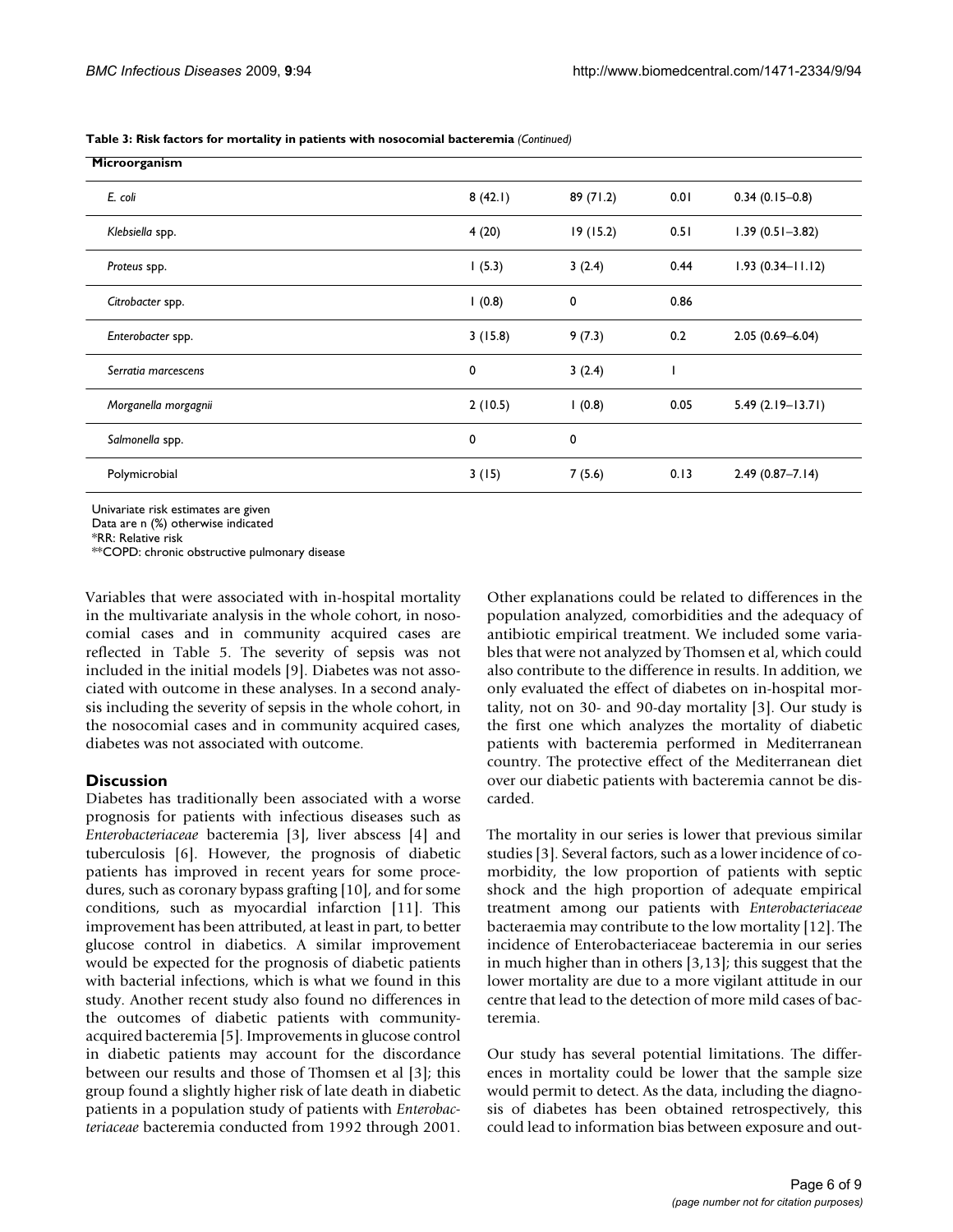## **Table 4: Risk factors for mortality in patients with community acquired bacteremia.**

|                                                | Exitus<br>$n = 70$ | Surviving<br>$n = 894$ | p-value | RR (95% CI)             |
|------------------------------------------------|--------------------|------------------------|---------|-------------------------|
| <b>Demographics</b>                            |                    |                        |         |                         |
| Male                                           | 39 (55.7)          | 479 (53.7)             | 0.8     | $1.08(0.69 - 1.7)$      |
| Age, years (mean ± SD)                         | $78.1 \pm 12.8$    | $70.1 \pm 16.5$        | < 0.001 |                         |
| Severe sepsis or shock                         | 41 (58.6)          | 91 (10.2)              | < 0.001 | 8.91 (5.75-13.82)       |
| Adequate empirical antibiotic                  | 47(68.1)           | 746 (83.6)             | 0.002   | $0.45(0.28 - 0.73)$     |
| Blood glucose concentration, mg/dL (mean ± SD) | $170.9 \pm 80.4$   | $158.6 \pm 70.2$       | 0.44    |                         |
| <b>Comorbidities</b>                           |                    |                        |         |                         |
| COPD <sup>*</sup>                              | 5(7.1)             | 86 (9.6)               | 0.67    | $0.74(0.31 - 1.78)$     |
| Ictus                                          | 6(8.6)             | 49 (5.5)               | 0.28    | $1.55(0.7 - 3.42)$      |
| Cirrhosis                                      | 7(10)              | 46(5.1)                | 0.08    | $1.91(0.84 - 1.04)$     |
| Chronic renal failure                          | 3(4.3)             | 27(3)                  | 0.47    | $1.39(0.47 - 4.18)$     |
| Immunosuppression                              | 8(11.4)            | 37(4.1)                | 0.01    | $2.64$ (1.35-5.16)      |
| Cardiac failure                                | 6(8.6)             | 36(4)                  | 0.08    | $2.06(0.95 - 4.48)$     |
| <b>Diabetes</b>                                | 10(14.3)           | 146(16.3)              | 0.4     | $0.86$ (0.45-1.65)      |
| <b>Origin of infection</b>                     |                    |                        |         |                         |
| Urinary                                        | 18(26.5)           | 511(57.1)              | < 0.001 | $0.3(0.18-0.5)$         |
| Biliary                                        | 13(19.1)           | 163(18.2)              | 0.87    | $1.06(0.59 - 1.89)$     |
| Unknown                                        | 16(23.5)           | 120(13.4)              | 0.03    | $1.87(1.1-3.18)$        |
| Intraabdominal                                 | 5(7.4)             | 33(3.7)                | 0.18    | $1.93(0.83 - 4.52)$     |
| Pneumonia                                      | 9(13.2)            | 13(1.5)                | 100.00  | $6.53$ $(3.73 - 11.42)$ |
| Microorganism                                  |                    |                        |         |                         |
| E. coli                                        | 48 (68.6)          | 716 (79.8)             | 0.03    | $0.58(0.36 - 0.94)$     |
| Klebsiella spp.                                | 5(7.1)             | 54(6)                  | 0.43    | $1.18(0.5 - 2.83)$      |
| Proteus spp.                                   | 4(5.7)             | 44 (4.9)               | 0.46    | $1.16(0.44 - 3.05)$     |
| Citrobacter spp.                               | 2(2.9)             | 8(0.9)                 | 0.16    | $2.82(0.8-9.93)$        |
| Enterobacter spp.                              | 3(4.3)             | 21(2.3)                | 0.25    | $1.76(0.6 - 5.2)$       |
| Serratia marcescens                            | 2(2.9)             | 4(0.4)                 | 0.06    | 4.71 (1.49-14.95)       |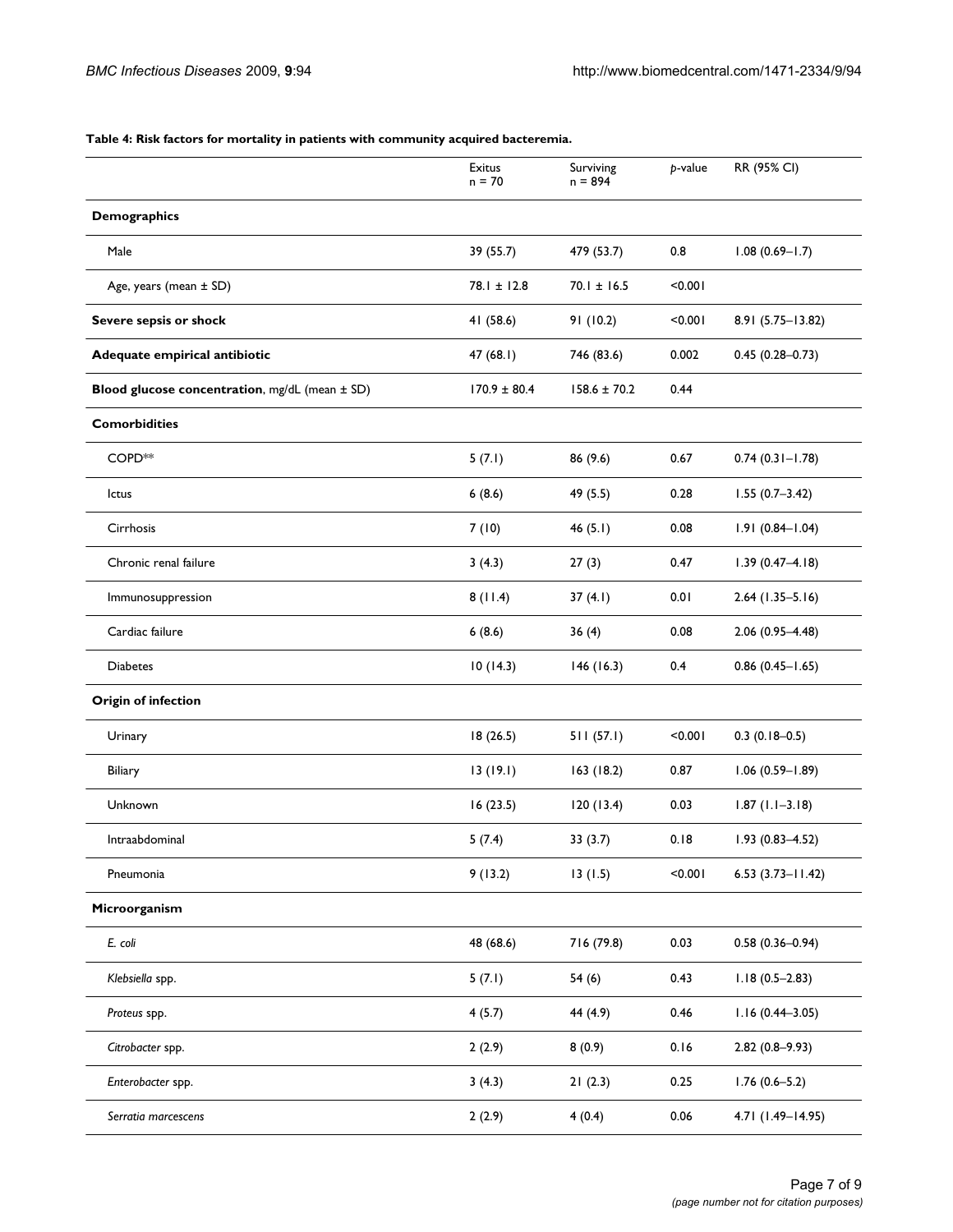| Morganella morgagnii | (1.4)    | 8(0.9)  | 0.49 | $1.54(0.24 - 9.93)$ |
|----------------------|----------|---------|------|---------------------|
| Salmonella spp.      | 5(7.1)   | 37(4.1) | 0.18 | $1.69(0.72 - 3.99)$ |
| Polymicrobial        | 11(15.7) | 68(7.6) | 0.02 | $2.09$ (1.15-3.82)  |

**Table 4: Risk factors for mortality in patients with community acquired bacteremia.** *(Continued)*

Data are n (%) otherwise indicated

RR: Relative risk

\*COPD: chronic obstructive pulmonary disease

come, so the diagnosis of diabetes may actually have been missed in patients dying precipitously, and conversely there is a risk that a diagnosis of diabetes has been wrongly inferred from hyperglycemia in some surviving patients. We did not routinely collect measures of longterm glucose control, such as HbA1c, which would have

#### **Table 5: Results of the multivariate analysis for in-hospital mortality in the overall cohort, in community acquired cases and in nosocomial cases.**

|                                 | ORa (95% CI)                    | p-value |
|---------------------------------|---------------------------------|---------|
| Overall                         |                                 |         |
| Age                             | $1.04$ (1.02-1.06) <sup>*</sup> | <0.00∣  |
| Urinary origin                  | $0.031(0.17-0.54)$              | < 0.001 |
| Immunosuppression               | $3.23(1.34 - 7.81)$             | 0.009   |
| Diabetes                        | $0.64(0.3 - 1.3)$               | 0.21    |
| <b>Community acquired cases</b> |                                 |         |
| Age                             | $1.06(1.03 - 1.09)$             | <0.00∣  |
| Urinary origin                  | $0.32(0.18-0.59)$               | < 0.001 |
| Immunosuppression               | $3.26(1.2 - 8.81)$              | 0.02    |
| Adequate empirical antibiotic   | $0.51(0.26 - 0.98)$             | 0.04    |
| Cirrhosis                       | $4.61$ (1.65-12.87)             | 0.004   |
| <b>Diabetes</b>                 | $0.62$ (0.28-1.38)              | 0.24    |
| <b>Nosocomial cases</b>         |                                 |         |
| Urinary origin                  | $0.09(0.01 - 0.94)$             | 0.04    |
| Chronic renal failure           | 33.8 (1.3–883)                  | 0.03    |
| <b>Diabetes</b>                 | $0.45(0.05 - 4.02)$             | 0.47    |

Table reflects only variables associated significantly with in-hospital mortality and diabetes.

The variable "severe sepsis or shock" was not included in the model. aOR: adjusted odds ratio

\*Per increment of one year

allowed us to distinguish the effects of long-term poorlycontrolled diabetes on patient prognosis. Finally, our population was mainly elderly people with type II diabetes, thus, these results may not be applicable to patients diagnosed with type I diabetes.

Our data suggest that the presence of diabetes is not related to in-hospital mortality in patients with *Enterobacteriaceae* bacteremia. Improved management of diabetic patients with acute illnesses in recent years may account for the absence of an effect of diabetes on outcomes in these patients.

## **Conclusion**

In conclusion, in our cohort of patients with *Enterobacteriaceae* bacteremia, diabetes was not associated with a poorer prognosis. Improved management of diabetic patients with acute illnesses in recent years may account for the absence of an effect of diabetes on outcomes in these patients.

## **Competing interests**

Galo Peralta has been a consultant for Janssen-Cilag, Wyeth, Bristol-Myers Squibb, and Boehringer Ingelheim, and has also served as a speaker for Wyeth and Glaxo-SmithKline.

## **Authors' contributions**

GP, MPR, MBS, and JCG were involved in the study conception, RT and FT were involved in the coordination, and data acquisition, GP performed the data analyses, all authors were involved in the interpretation and validation of the results, GP, MPR and MBS were involved in the drafting of the manuscript and all authors read and approved the final manuscript.

## **Acknowledgements**

The authors are indebted to all who participated in this study. Thanks to all the health care professionals of the Sierrallana Hospital, and specifically those from the Internal Medicine Service, the Emergency Service, the Microbiology Service and the Biochemistry Service with a special mention to Dra. Rodriguez-Lera and Dra. De Benito.

## **References**

1. Laupland KB, Gregson DB, Flemons WW, Hawkins D, Ross T, Church DL: **[Burden of community-onset bloodstream infec](http://www.ncbi.nlm.nih.gov/entrez/query.fcgi?cmd=Retrieve&db=PubMed&dopt=Abstract&list_uids=17156500)-**